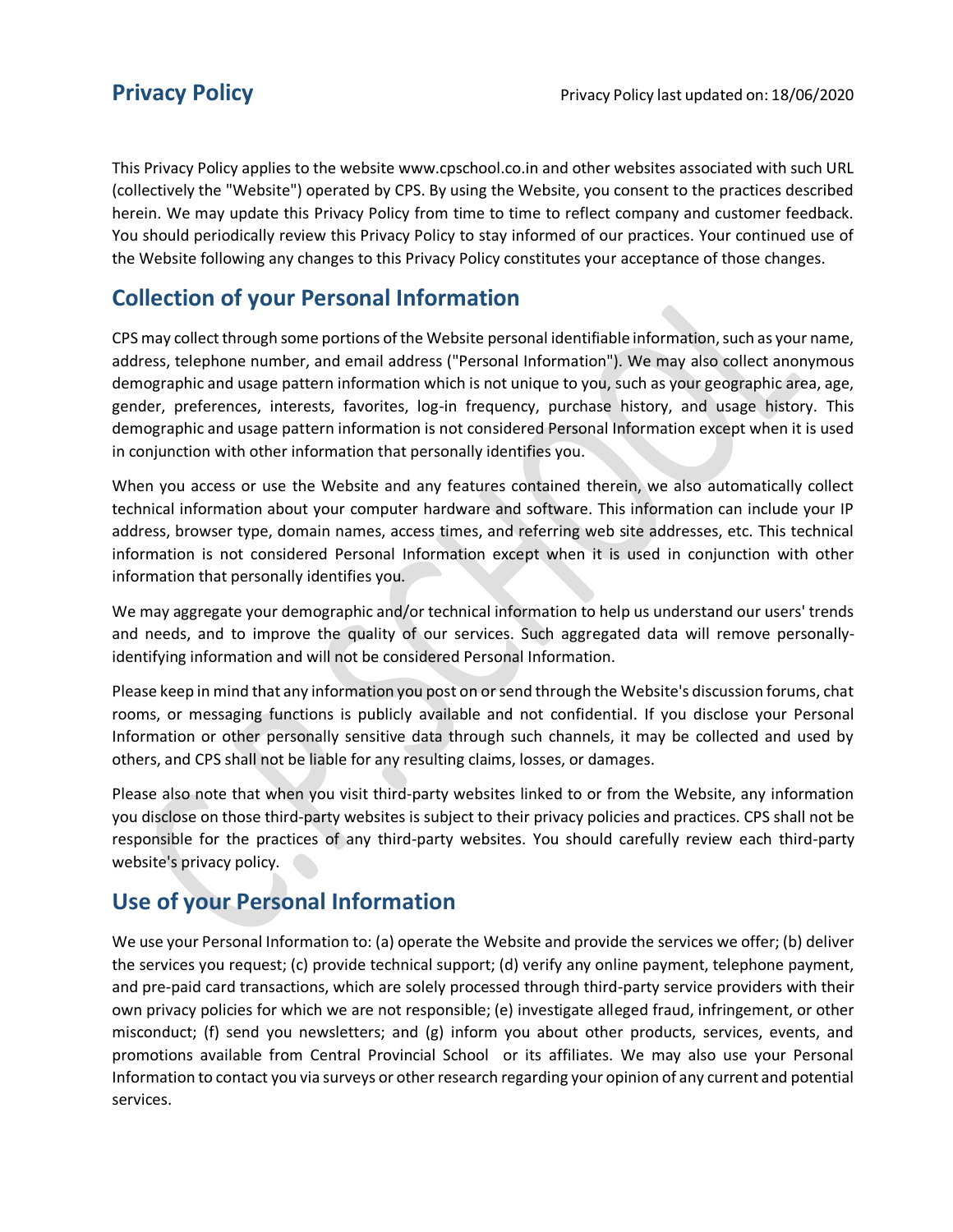We may share Personal Information with our service providers who need access to such information in order to complete the work they have been engaged to do. In some cases, such service providers may directly collect Personal Information from you on our behalf. Although we require such service providers to safeguard any Personal Information received from us or collected on our behalf, we are not responsible or liable in any way for the acts or failure to act by any such service providers.

If you opt-in to receive newsletters, announcements, or advertisements of any kind from our partners, we may share your Personal Information with such third parties, so that they can directly contact you regarding such offers. You may opt-out of any marketing offers from us or our partners by informing us during your account sign-up process or through communications to us via email at info@cpschool.co.in. Your opt-out does not apply to communications from CPS regarding any changes or updates to your account, or the nonmarketing use of your Personal Information as described elsewhere in this Privacy Policy.

We may disclose your Personal Information without notice if required to do so by law or in the good faith belief that such action is necessary to: (a) conform to the edicts of the law or comply with legal process served on us; (b) protect and defend the rights or property of Central Provincial School and (c) act under exigent circumstances to protect the personal safety of users of the Website or the public.

## **Use of Cookies**

The Website uses "cookies" to save you time and personalize your online experience. A cookie is a text file that is placed on your hard disk by a web page server. Cookies cannot be used to run programs or deliver viruses to your computer. Cookies are uniquely assigned to you, and can only be read by a web server in the domain that issued the cookie to you. A cookie tells the web server that you have returned to a specific page and helps the web server to recall your customized features. Information transmitted through cookies is not considered Personal Information unless it contains information that personally identifies you.

You have the ability to accept or decline cookies; please refer to your web browser's instructions. However, if you choose to decline cookies, you may not be able to experience certain interactive features of the Website.

We may use third parties to better understand your user preferences and deliver targeted advertisements to you. These third parties may also place cookies on your computer. This policy does not apply to, and CPS is not responsible for, cookies placed or data collected by such third parties.

# **Monitoring**

We may, but are not obligated to, monitor and retain any and all data you transmit through our servers, including without limitation communications sent through or posted on the Website's discussion forums, chat rooms, and messaging functions, whether or not marked "private" by you. You acknowledge and agree that you have no expectation of privacy with respect to any such data transmitted, and you consent to any monitoring we may conduct.

## **Security of your Personal Information**

We use commercially reasonable efforts to secure your Personal Information from unauthorized access, use, or disclosure. We secure the Personal Information you provide on computer servers in a controlled, secure environment, protected from unauthorized access, use, or disclosure. We also use industry-standard encryption, such as the Secure Socket Layer (SSL) protocol, to protect certain kinds of information transmitted through the Website, such as your account password. Unfortunately, there are many factors beyond our control that could result in disclosure of Personal Information or any other information that you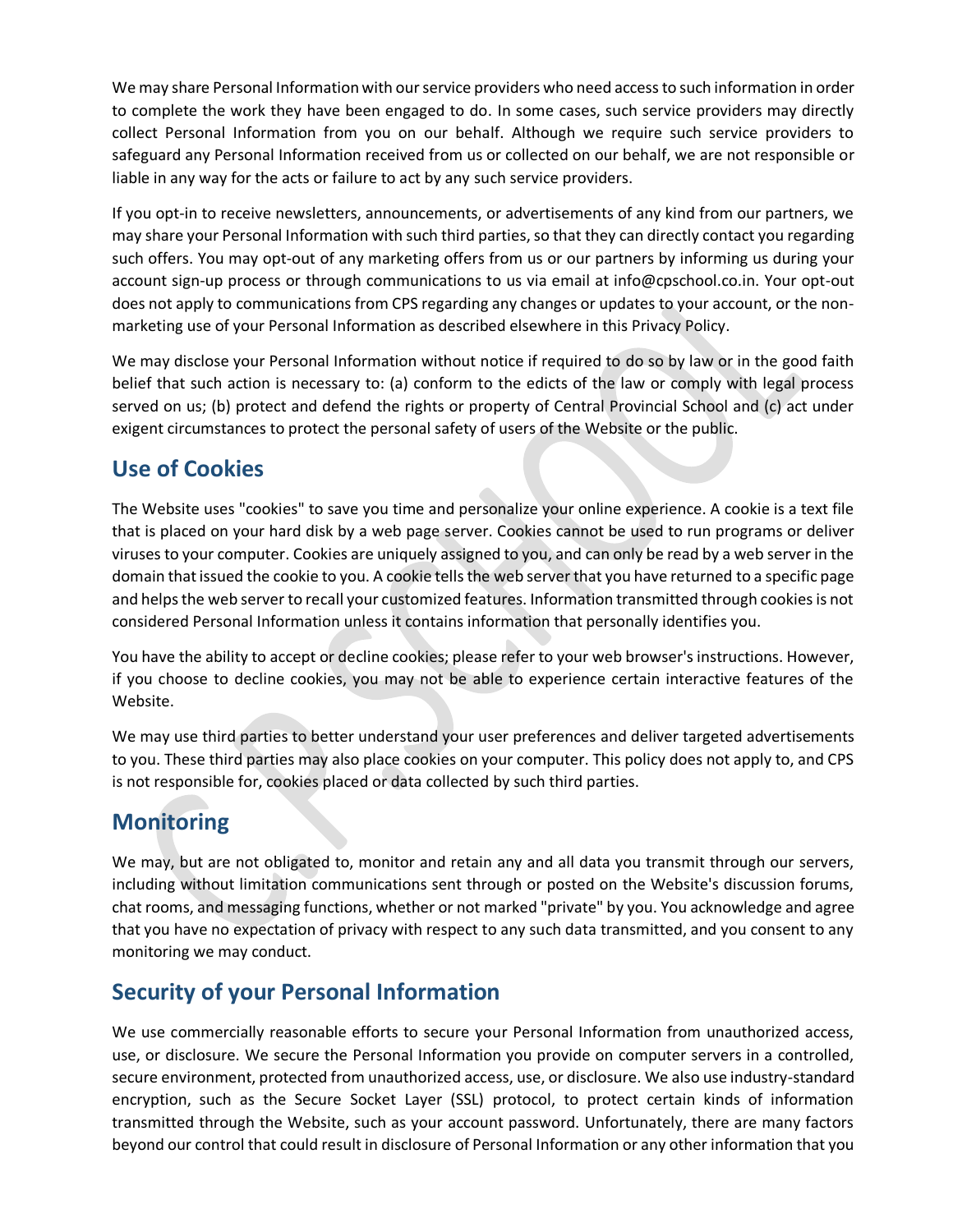provide to us, and no data transmission over the Internet can be guaranteed to be 100% secure. As a result, we cannot ensure, and we disclaim any warranties or representations relating to, the security of any information you transmit to us, and you do so at your own risk.

#### **Updating your Personal Information**

You may review, correct, update, or delete your Personal Information maintained by us. Please provide us with sufficient proof of your identity and appropriate documentation of corrections to be made. You can contact us at: info@cpschool.co.in.

Please note that certain Personal Information, such as your date of birth or age, cannot be deleted from a user account unless you cancel your account. We also reserve the right to retain your Personal Information after account cancellation if such information is necessary to resolve any disputes or to comply with legal requirements.

#### **Contact Information**

Please contact us at email address: info@cpschool.co.in. If you have any questions or comments regarding this Privacy Policy.

#### **FEE REFUND POLICY**

No refund will be granted once the payment is done

Duplicate clause – If a student makes fee payment twice by mistake, the amount will be refunded via the same source however Convenience Fee & taxes charged would not be refunded/ reversed for any refund or reversal of any transaction.

Transaction fees charged would not be refunded/ reversed for any refund or reversal and chargeback of any transaction.

Transaction fees charged would be borne by cardholder for any payment.

## **TERMS AND CONDITION**

By admitting in our school, you are agreeing the following terms and conditions.

1. To abide by the provision of the Central Provincial School Society Act, Statutes, Ordinances, Regulations and Rules of the School failing which the School may take appropriate action against me.

2. To abide by the provisions of the Central Provincial School Society Act on curbing the menace of ragging in higher educational institution

3. To attend 75% of the classes to become eligible for appearing at the Examination

I am acceptable to the system generated SMS(s) sent from this website to the mobile number I have provided.